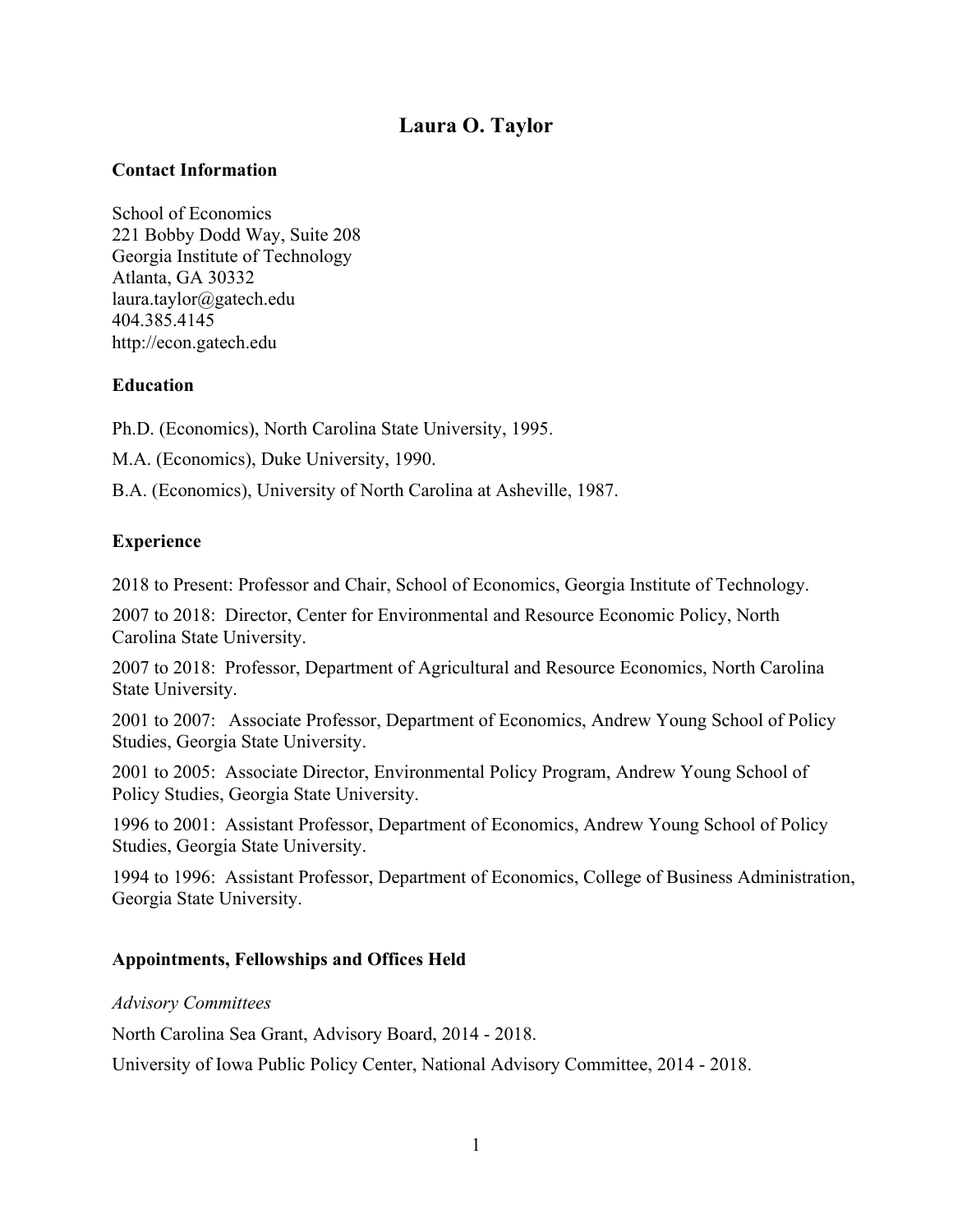Council on Food, Agricultural and Resource Economics (C-FARE), Blue Ribbon Panel of Experts, Environmental and Natural Resources Panel, 2011 - 2017.

U.S. Department of the Interior, Bureau of Ocean Energy Management, North Carolina Renewable Energy Task Force (chartered), 2010 - 2012.

U.S. Environmental Protection Agency, Science Advisory Board, Environmental Economics Advisory Committee (standing committee), 2006 - 2012.

North Carolina Department of Natural Resources and U.S. Environmental Protection Agency, Albemarle-Pamlico National Estuary Program, Science Advisory Board, 2009 - 2010.

North Carolina General Assembly, Legislative Research Commission Advisory Subcommittee on Offshore Energy Exploration, 2009 - 2010.

North Carolina Department of Environment and Natural Resources, Division of Coastal Management, Ocean Policy Steering Committee Member, 2008 - 2009.

### *Awards, Fellowships, and Other*

Fellow of the Association of Environmental and Resource Economists (elected 2020).

American Council on Education Fellow, 2013-2014. Sponsor: Provost Warwick Arden, North Carolina State University. Host: President Thomas Ross, The University of North Carolina (system office).

Aldo Leopold Leadership Fellowship, 2013-2014.

National Alumni Council, University of North Carolina at Asheville, 2015 to 2018.

# *Editorial Boards*

Editorial Committee, *Annual Review of Resource Economics*, 2018-2022.

Guest Editor, Special Issue on Environmental and Resource Economics, *Sustainability*, 2012.

Editorial Board, *International Review of Environmental and Resource Economics*, 2010 to present.

Editorial Council, *Resource and Energy Economics*, 2006 to 2010.

Scientific Advisory Board, *Environmental and Resource Economics*, 2004 to present.

# *Elected Office*

Board of Directors, Society for Benefit Cost Analysis, 2019 - 2021.

President, Association of Environmental and Resource Economists, 2017 - 2018.

Board of Directors, Association of Environmental and Resource Economists, 2016 - 2019.

Vice-President, Association of Environmental and Resource Economists, 2008 - 2009.

Board of Directors, Association of Environmental and Resource Economists, 2002 - 2004.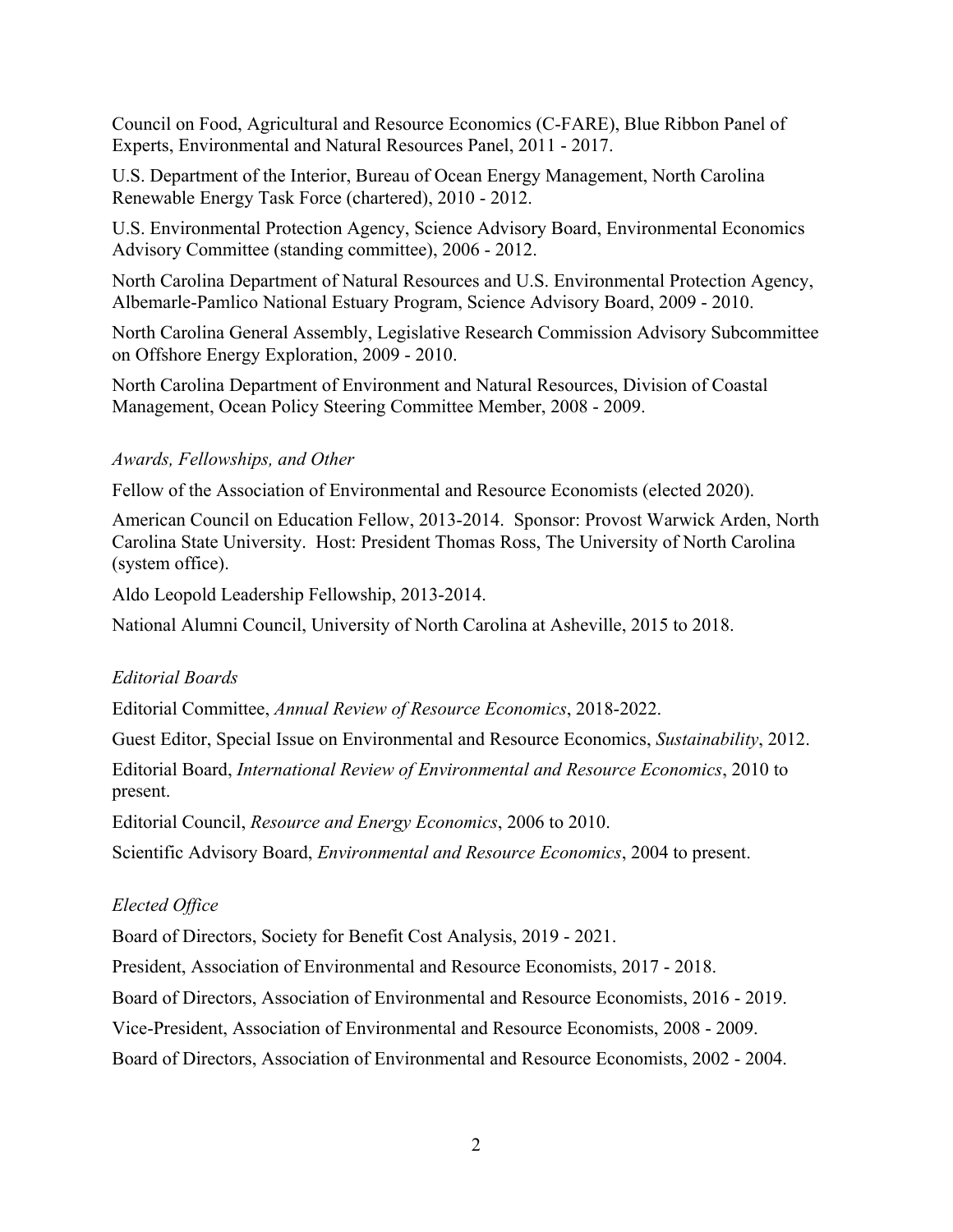Editorial Council, *Journal of Environmental Economics and Management*, 2001 to 2008.

**Publications** (\* indicates student/former student or post-doctoral mentee)

"Revealed Preference Methods for Estimating the Value of Reduced Mortality Risks: Contemporary Guidance for the Hedonic Wage Model" (with Mary Evans), *Review of Environmental Economics and Policy*, forthcoming, 2020.

"Randomized Safety Inspections and Risk Exposure on the Job: Quasi-experimental Estimates of the Value of a Statistical Life" (with Jonathan Lee\*), *American Economic Journal: Economic Policy*, 11(4):350-374, 2019.

"What's in a Name? A Systematic Search for Alternatives to the VSL" (with Chris Dockins, Alan Krupnick, Kelly B. Maguire, Steve Newbold, and Nathalie B. Simon), *Review of Environmental Economics and Policy*, 13(1), 2019.

"The Amenity Costs of Offshore Wind Farms: Evidence from a Choice Experiment" (with Sanja Lutzeyer\* and Daniel Phanuef), *Energy Economics*, 72: 621-639, 2018.

"Conservation Policies: Who Responds to Price and Who Responds to Prescription?" (with Casey Wichman\* and Roger von Haefen), *Journal of Environmental Economics and Management*, 76: 114-134, 2016.

"Disentangling the Property Value Impacts of Environmental Contamination from Locally Undesirable Land Uses: Implications for Measuring Post-Cleanup Stigma" (with Daniel Phaneuf and Xiangping Liu\*), *Journal of Urban Economics*, 93: 85-98, 2016.

"The Hedonic Price Method," in *Environmental and Natural Resource Economics: An Encyclopedia*, eds. T. Haab and J. Whitehead (ABC-CLIO Inc.), 2014.

"Amenity Values of National Wildlife Refuges: An Analysis of Urban Residential Property Values" (with Xiangping Liu\*, Timothy Hamilton\* and Peter Grigelis\*), *Ecological Economics*, 94: 37-43, 2013.

"Municipal Rebate Programs for Environmental Retrofits: An Evaluation of Additionality and Cost-Effectiveness" (with Lori Bennear and Jonathan Lee\*), *Journal of Policy Analysis and Management*, 32(2): 350-372, 2013.

"Combining Revealed and Stated Preference Data to Estimate Preferences for Residential Amenities: A GMM Approach" (with Daniel Phaneuf and John Braden), *Land Economics*, 89(1): 30-52, 2013.

"Hedonics," in *Encyclopedia of Energy, Natural Resource, and Environmental Economics, Vol. 3,* ed. J. Shogren, (Elsevier, Amsterdam), 342-348, 2013.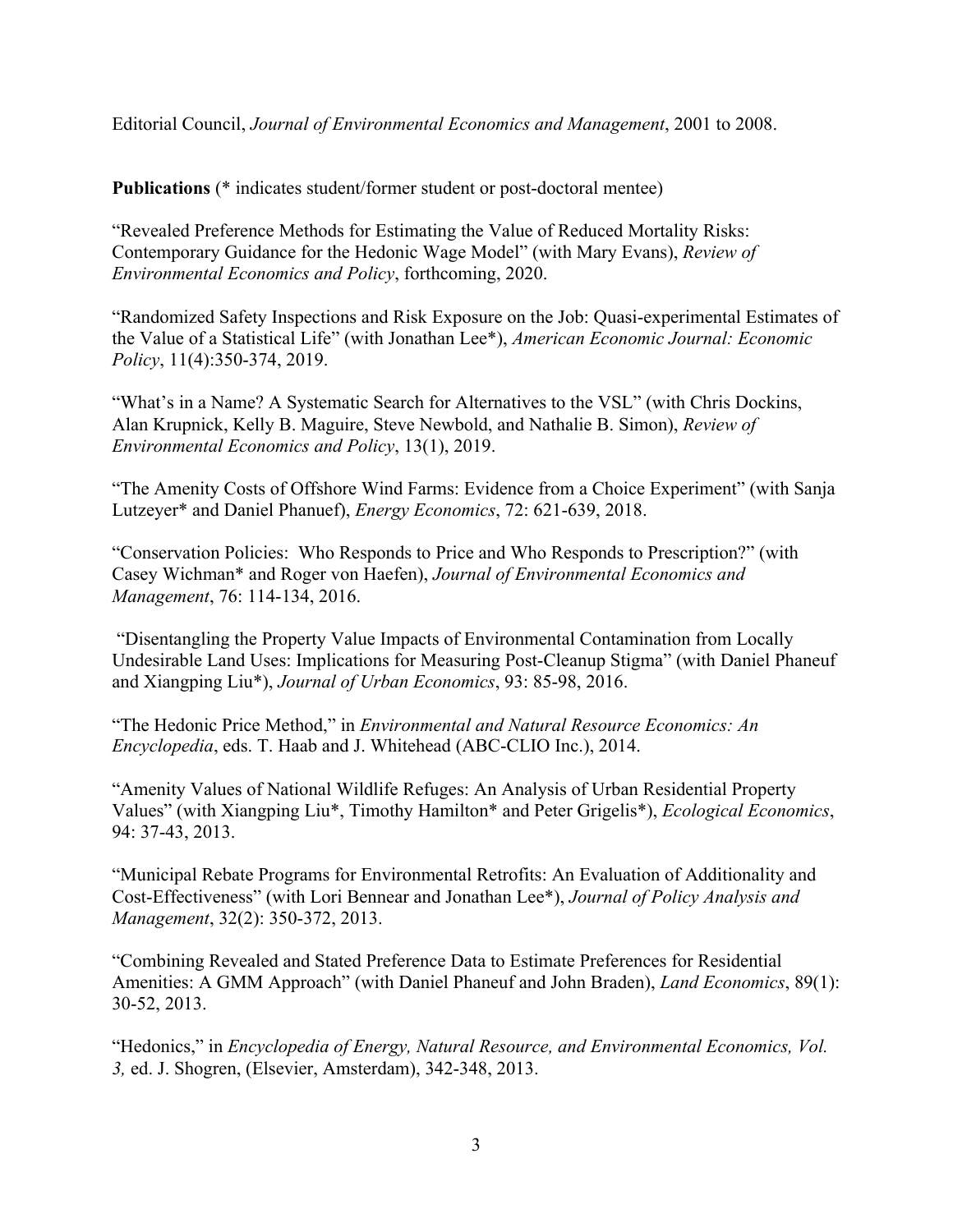"Hypothetical Bias in Choice Experiments: Is Cheap Talk Effective at Eliminating Bias on the Intensive and Extensive Margins of Choice?" (with Ryan Bosworth), *Journal of Economic Analysis & Policy,* Vol. 12: Issue 1 (Contributions), Article 1, 2012.

"Risk Heterogeneity and the Value of a Statistical Life: Further Market-Based Evidence" (with Ikuho Kochi\*), *Journal of Benefit-Cost Analysis*, Vol. 2: Issue 3, Article 1, 2011.

"Valuing Risk Reductions: Incorporating Risk Heterogeneity in a Revealed Preference Framework" (with Carol Scotton\*), *Resource and Energy Economics*, 33(2): 381-397, 2011.

"Experimental Tests of Provision Rules in Choice Surveys," (with Kevin Boyle and Mark Morrison), *Environmental and Resource Economics*, 47(2):197-220, 2010.

"The Value of Public and Private Green Spaces Under Water Restrictions," (with Darla Hatton-MacDonald, Neville Crossman, Parvin Mahmoudi, David M. Summers, and Peter C. Boxall), *Landscape and Urban Planning*, 95(4): 192-200, 2010.

"On Behavioral Environmental Economics" (with Jason Shogren), *Review of Environmental Economics and Policy*, 2(1):26-44, 2008.

Reprinted in *Economics of the Environment: Selected Readings*, ed., R. Stavins (Edward Elgar Publishing Ltd), Sixth and Seventh Edition, 2012 and 2018.

"Theoretical Foundations and Empirical Developments in Hedonic Modeling" in *Hedonic Methods in Housing Markets: Pricing Environmental Amenities and Segregation*, eds. A. Baranzini, J. Ramirez, C. Schaerer and P. Thalmann, 2008.

"Altruism Spillovers: Are Behaviors in Context-free Experiments Predictive of Altruism Toward a Naturally Occurring Public Good?" (with Susan K. Laury), *Journal of Economic Behavior and Organization*, 65:9-29, 2008.

"Economic Benefits of Remediating the Buffalo River, NY Area of Concern," (with John Braden and DooHwan Won), *Journal of Great Lakes Research*, 34: 631-648, 2008.

"Economic Benefits of Remediating the Sheboygan River, WI Area of Concern," (with John Braden and DooHwan Won), *Journal of Great Lakes Research*, 34: 649-660, 2008.

"Estimating the Value of Water Use Permits: A Hedonic Approach Applied to Farmland in the Southeastern US" (with Ragan Petrie), *Land Economics*, 83(3): 302-318, 2007.

"Using Meta Analysis for Benefits Transfer: Strengths and Weaknesses" (with John Bergstrom), *Ecological Economics*, 60(2): 351-360, 2006.

"Experimental Methods for the Testing and Design of Contingent Valuation," in *Contingent Valuation Handbook*, eds. A. Alberini and J. Kahn (Edward Elgar: England), pp 177-203, 2006.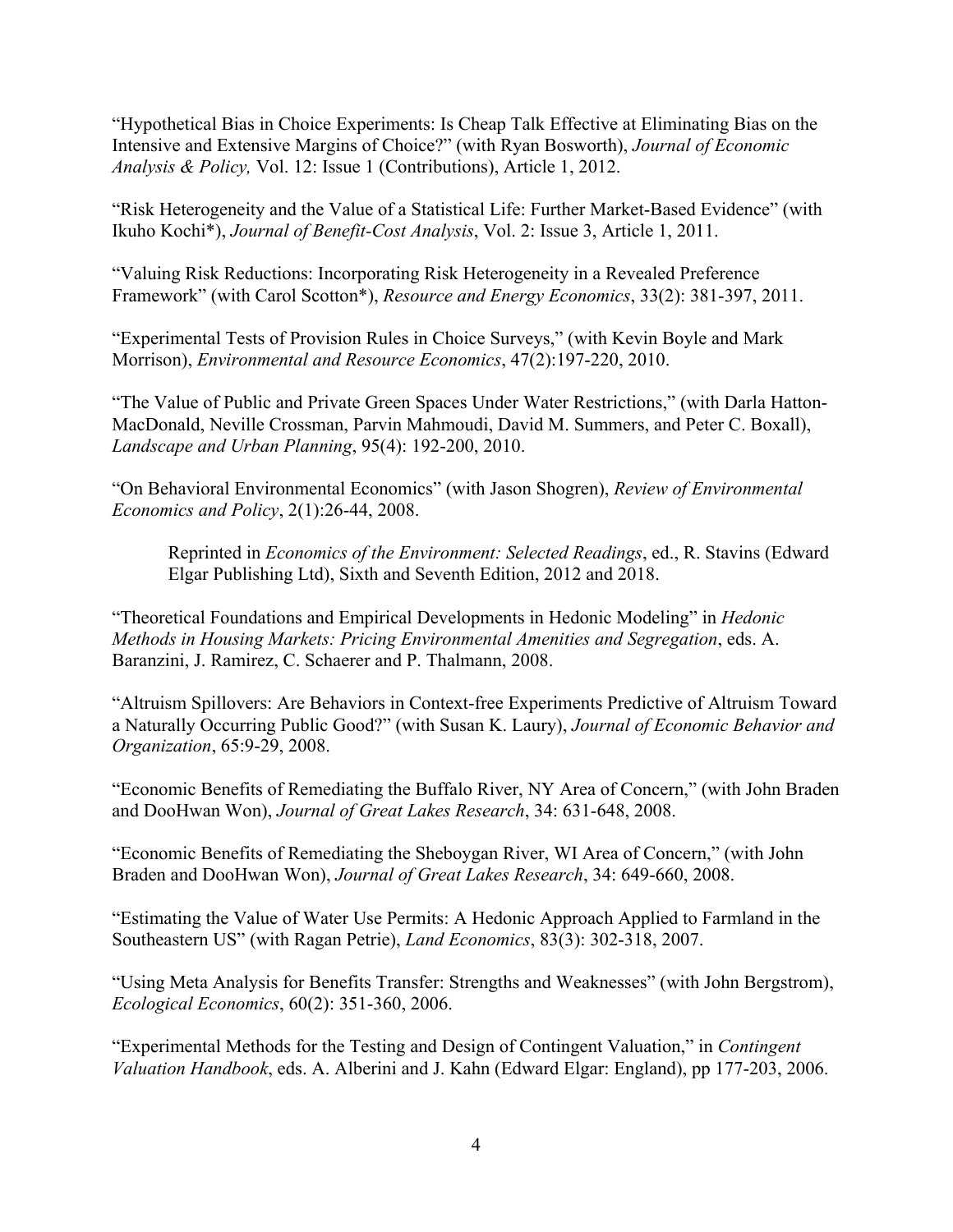"Do Economists Recognize an Opportunity Cost When They See One? A Dismal Performance from the Dismal Science" (with Paul Ferraro), *B.E. Journal of Economic Analysis and Policy (Contributions)*, Vol. 4: No. 1, Article 7, 2005.

"Estimating the Economic Impacts of Environmentally Contaminated Properties in an Urban Area," (with Keith Ihlanfeldt), *Journal of Environmental Economics and Management*, 47: 117- 139, 2004.

"The Hedonic Method," in *A Primer on the Economic Valuation of the Environment*, eds. P. Champ, T. Brown and K. Boyle (Kluwer), pp 331-394, 2003.

"Do Students Behave Like Adults? Evidence from Valuation Experiments," (with Kelly Brown\* and Shiferaw Gurmu), *Applied Economics Letters*, 10(2): 753-756, 2003.

"What Determines the Value of Life? A Meta Analysis," (with Janusz Mrozek), *Journal of Policy Analysis and Management*, 21(2): 253-270, 2002.

Reprinted in *Journal of Policy Analysis and Management Classic Series: Cost-Benefit Analysis and Public Policy*, ed., David Weimer (Wiley Blackwell), 2008.

"Objective Versus Subjective Measures of Environmental Quality in Hedonic Property Value Models," (with Kevin Boyle, Roy Bouchard, and Joan Poor), *Land Economics*, 77(4), 482-493, 2001.

Reprinted in *Revealed Preference Approaches to Environmental Valuation: Volume II*, eds., J. Herriges and C. Kling (Ashgate Publishing), 2008.

"Does the Measurement of Property and Structural Characteristics Affect Estimated Implicit Prices for Environmental Amenities in a Hedonic Model?" (with Kevin Boyle), *Journal of Real Estate Finance and Economics*, 22(2/3), 303-318, 2001.

"Induced Value Tests of the Referendum Voting Mechanism," (with Ronald Cummings, Susan Laury, and Michael McKee), *Economics Letters*, 71(1), 61-65, 2001.

"Experimental Economics in Environmental and Natural Resource Management," (with Ronald Cummings), in the *International Yearbook of Environmental and Resource Economics*, eds. H. Folmer and T. Tietenberg (Edward Elgar, publisher), 123-149, 2001.

"Do As You Say, Say As You Do: Evidence on Gender Differences in Actual and Stated Contributions to Public Goods," (with Kelly Brown\*), the *Journal of Economic Behavior and Organization,* 43, 127-139, 2000.

"Environmental Amenities as a Source of Market Power," (with V. Kerry Smith), *Land Economics*, November, 76(4), 550-568, 2000.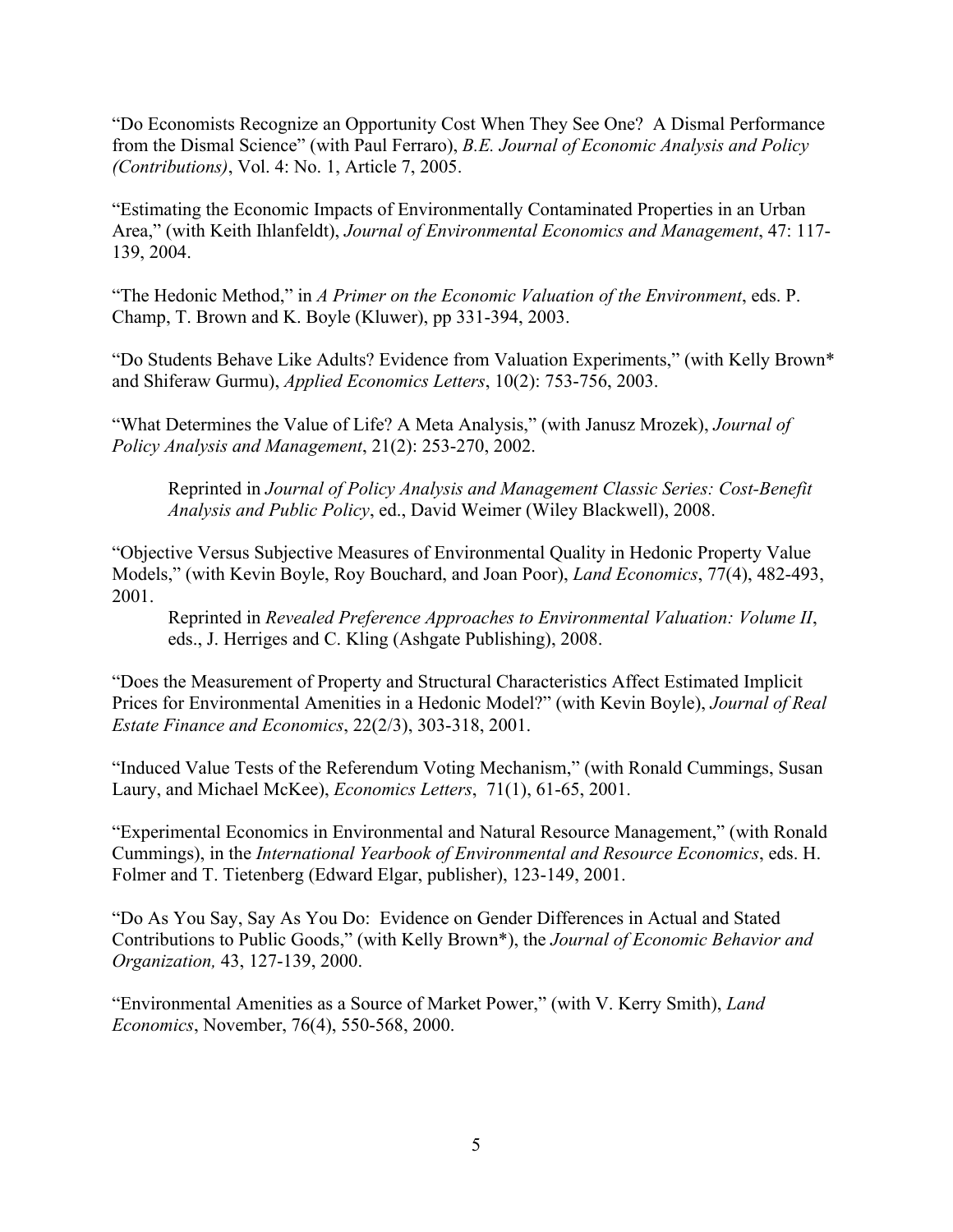"To Whisper in the Ears of Princes: Laboratory Experiments and Public Policy," (with Ronald Cummings, Michael McKee), in *Frontiers of Environmental Economics*, eds. H. Folmer, Rose, S. Gerking, and Gabel (Edward Elgar, publisher), pp 121-147, 2000.

"Unbiased Value Estimates For Environmental Goods: A Cheap Talk Design For The Contingent Valuation Method," (with Ronald Cummings), *American Economic Review*, 83(3), 649-665, 1999.

Reprinted in *Experiments in Environmental Economics, Volumes I and II,* eds., T. Tietenberg, K. Segerson, and J. Shogren (Ashgate Publishing), 2002.

"Estimating the Demand for Protecting Freshwater Lakes from Eutrophication," (with Kevin Boyle and Joan Poor), *American Journal of Agricultural Economics*, 81(5), 1118-1122, 1999.

Reprinted in *Revealed Preference Approaches to Environmental Valuation: Volume II*, eds., J. Herriges and C. Kling (Ashgate Publishing), 2008.

"Incentive Compatible Referenda and the Valuation of Environmental Goods," *Agricultural and Resource Economics Review*, 27(2), 132-139, 1998.

"Does Realism Matter in Contingent Valuation?" (with Ronald Cummings), *Land Economics*, 74(2), pp 203-215, 1998.

"A Learning Design for Reducing Hypothetical Bias in the Contingent Valuation Method," (with David Bjornstad and Ronald Cummings; published under the name Laura Osborne), *Environmental and Resource Economics*, 10(3), pp 207-211, 1997.

"Do Contingent Valuation Estimates Pass a "Scope" Test? A Meta Analysis" (with V. Kerry Smith; published under the name Laura Osborne), *Journal of Environmental Economics and Management*, 31(3), pp 287-301, 1996.

# **Other Writing**

"Residential Water Use: Evaluating the Water Manager's Toolkit for Promoting Conservation" *NC State Economist*, July/August 2012.

"Amenity Values of Proximity to National Wildlife Refuges," (with Timothy Hamilton and Xiangping Liu), final report to Fish and Wildlife Service, Department of Interior, November 2011, 75pp.

"An Evaluation of the Town of Cary's High Efficiency Toilet Rebate Program" (with Lori Bennear and Jonathan Lee), final report to the Town of Cary, North Carolina, October 2011, 41pp.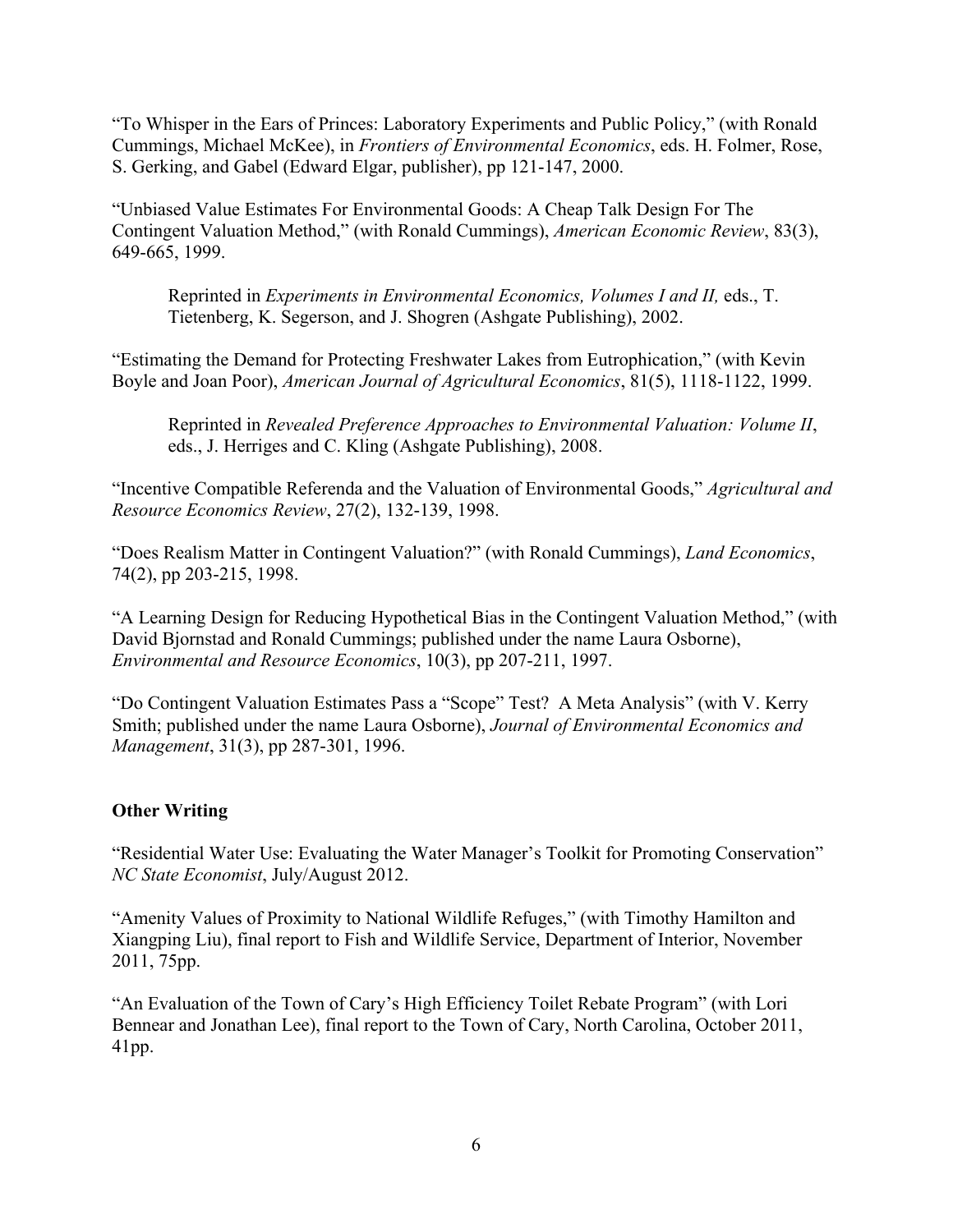"The Value of Private and Public Green Space in the Leafy Suburbs of Adelaide" (with Darla Hatton MacDonald, Neville Crossman, Parvin Mahmoudi, David Summers, and Peter Boxall), CSIRO Land and Water Division Report, January 2008, 56 pp.

"Public/Private Partnerships for Brownfield Redevelopment" *NC State Economist*, November/December 2007.

"Economic Benefits of Sediment Remediation" (with John Braden, DooHwan Won, Nicole Mays, Allegra Cangolisi, Arianto Paturnu), final report to Great Lakes National Program Office, US Environmental Protection Agency, Chicago, IL, December 2006.

"Developing Offset Banking Systems in Georgia" (with Ronald G. Cummings and M. Bruce Beck), Water Policy Center Paper #2003-002, May 2003.

"Offset Banking – A Way Ahead for Controlling Nonpoint Source Pollution In Urban Areas in Georgia" (with Mark Morrison), Water Policy Center Paper #2002-004, May 2002.

"The Economic Impacts of Environmentally Contaminated Sites on Commercial and Industrial Property Values in Atlanta, Georgia," report to the National Center for Environmental Economics, U.S. Environmental Protection Agency, 2001, 69 pp.

"The Economic Impacts of Controlling NOx and VOC Emissions in the Atlanta Region," report to Environmental Protection Division, Georgia Department of Natural Resources, 1997, 90 pp.

"Economics and Ecology: Strange Bedfellows?," a review of Integrating Economic and Ecological Indicators: Practical Methods for Environmental Policy Analysis for *Rivers*, 5(2), 146-149, 1995.

# **Extramural Funding**

#### *Principal Investigator*

"Building capacity to quantify the ecosystem services and economic value of Georgia's living shorelines," funded by the Georgia Institute of Technology Global Change Program, Co-Principal Investigator: Joel Kostka and Frank Stewart, \$30,000, 2019.

"Estimating the Benefits of Stream Water Quality Improvements in Urbanizing Watersheds: An Ecological Production Function Approach," funded by the U.S. Environmental Protection Agency, Co-Principal Investigators: Roger von Haefen (lead PI), Daniel Obenour, George Van Houtven, Melissa Kenney, \$799,728, 2015 – 2018.

"Climate Change Adaptation for Coastal National Wildlife Refuges," funded by the U.S. Department of Interior (prime), Co-Principal Investigator: Jennifer Costanza, \$387,685, 2015 – 2018.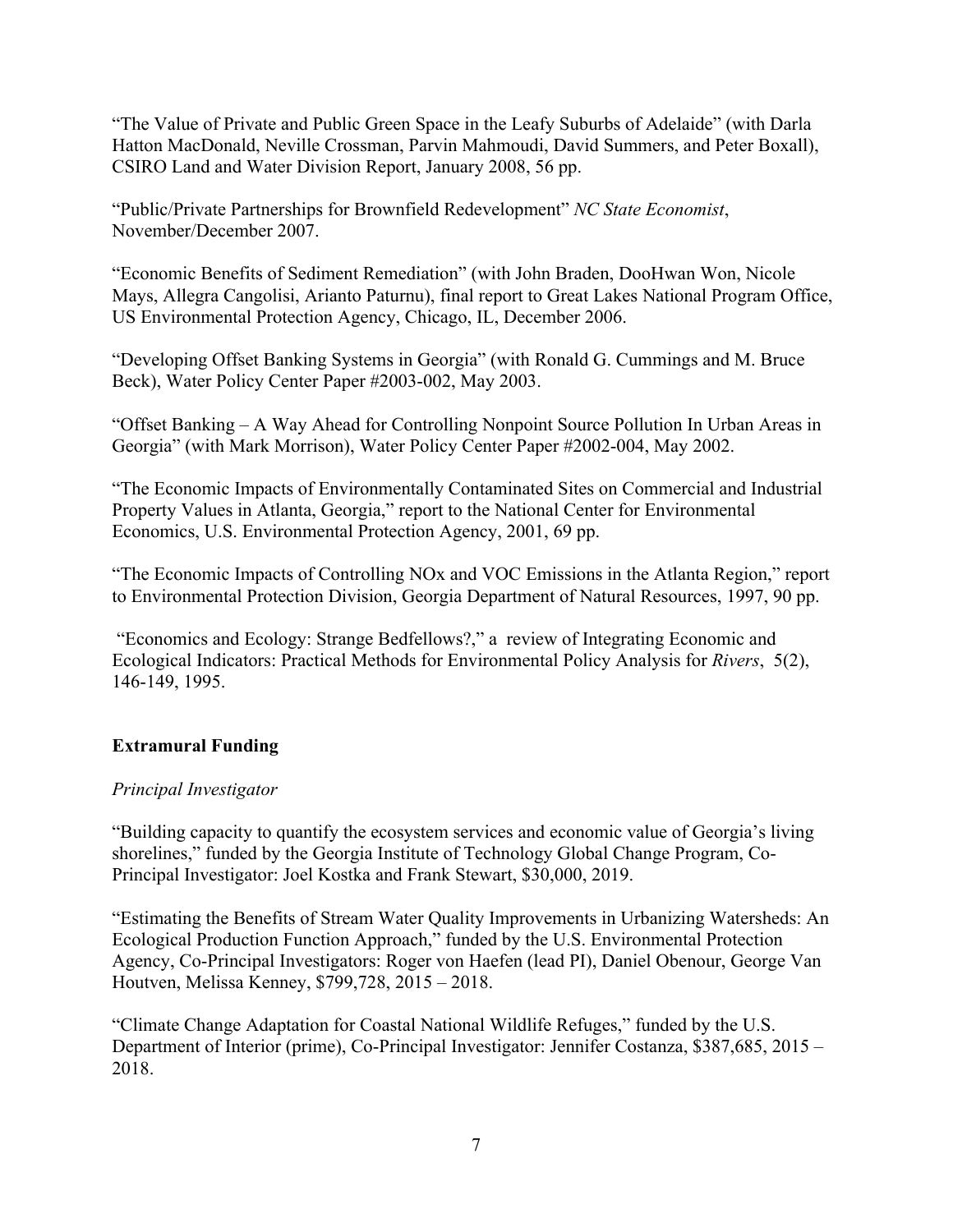"A Research Network on Water Solutions (ReNeWS): the U.S. Southeast and Beyond," funded by the Office of Research, Innovation and Economic Development, NCSU, Co-Principal Investigators: Sankar Arumugam, Andrew Binder, Emily Berglund, JoAnne Burkholder, Ryan Emmanuel, Walter Robinson, Susan White, \$15,000, 2015.

"Development of a Watershed Stewardship Network," funded by the Office of Extension, Engagement and Economic Development, NCSU, \$10,000, 2012-2013.

"A Study for Support of Offshore Wind Energy Development in North Carolina," funded by the N.C. Department of Commerce (prime), Co-Principal Investigators: Jennifer Banks, Billy Edge, George List, \$135,705, 2011-2012.

"A Comprehensive Framework for Estimating the Value of Market and Non-Market Damages to Coastal Forest Ecosystems Resulting from the Deepwater Horizon Spill," funded by the U.S. Department of Agriculture (prime), \$40,697, 2010-2011.

"Disconnecting Stormwater Conveyances to Restore the Black Creek Watershed," funded by the North Carolina Clean Water Management Trust Fund, Co-Principal Investigators: Christy Perrin (lead PI), Patrick Beggs, Kofi Boone, Mitchell Woodward, \$122,000, 2010-2012.

"Amenity Values of Proximity to National Wildlife Refuges," funded by the U.S. Fish and Wildlife Service, \$67,800, 2009-2011.

"Camp Resources: A Workshop for Professional Development of Young Researchers in Environmental Economics," funded by the US Environmental Protection Agency, Co-Principal Investigator: Roger von Haefen, \$176,000, 2009-2015.

"Documenting Landscape Change in North Carolina: A Tool for Decision-Makers," funded by NCSU Office of Extension, Engagement and Economic Development, Co-Principal Investigator: Steve Smutko, \$10,000, 2008 - 2009.

"Agricultural Water Policy in Georgia" funded by U.S. Department of Agriculture, Co-Principal Investigator: Paul Ferraro, \$129,295, 2006 - 2008.

"Experimental Tests of Provision Rules in Conjoint Applications for Environmental Valuation," funded by the U.S. Environmental Protection Agency, \$129,000, 2003 - 2004.

"Estimating the Economic Impacts of Brownfields in an Urban Area," funded by the U.S. Environmental Protection Agency, \$93,000, 1999-2000.

"Brownfields in Georgia," funded by the Fiscal Research Center, Georgia State University and the Research and Sponsored Programs Office, Georgia State University, \$18,200, 1998.

"The Atlanta Voluntary Ozone Action Partners," funded by the Environmental Protection Division, Georgia Department of Natural Resources, Co-Principal Investigator: Ronald Cummings, \$460,000, 1997-1998.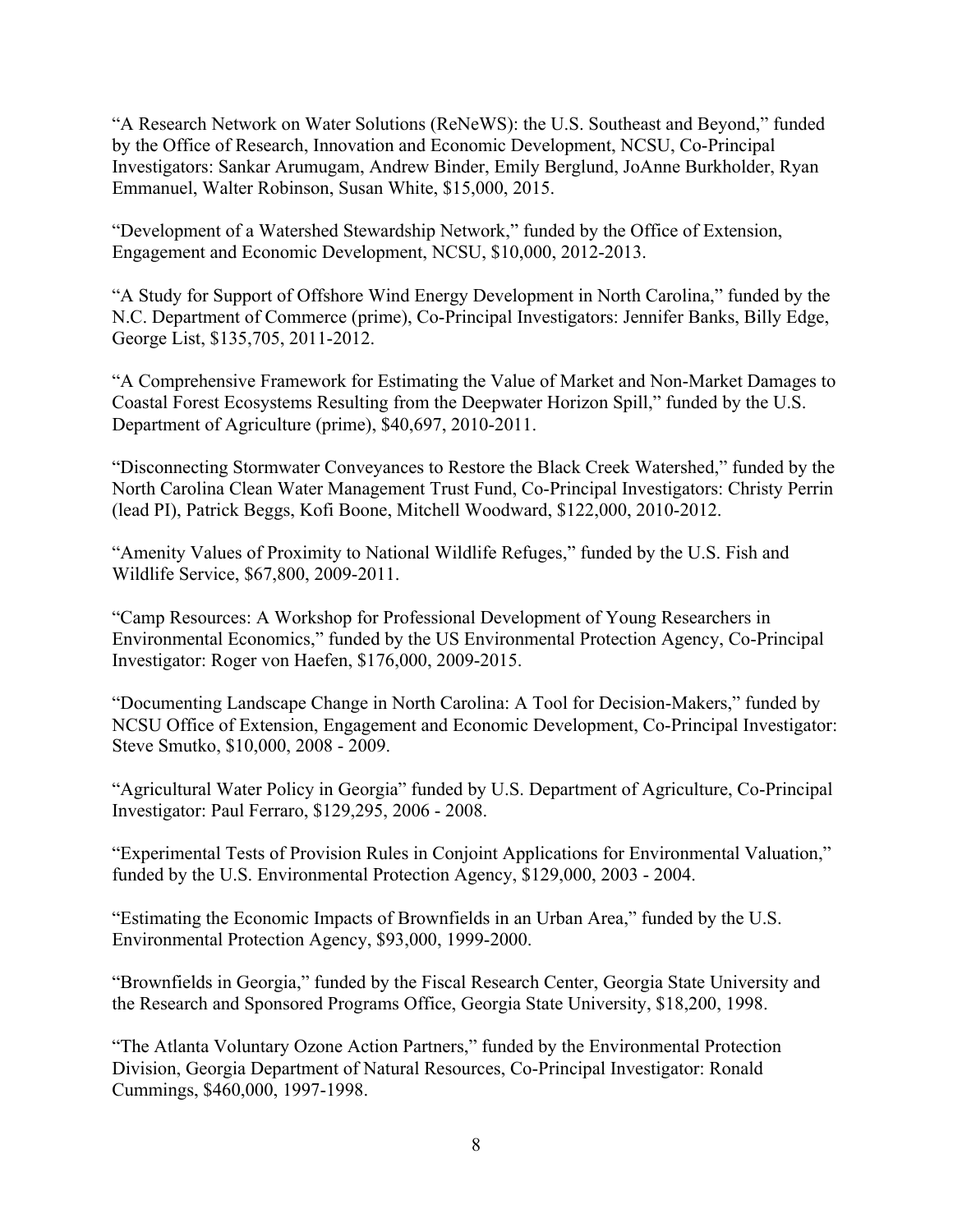"The Costs of Ozone Air Pollution Controls for the Atlanta Region," funded by the Environmental Protection Division, Georgia Department of Natural Resources, Co-Principal Investigator: Ronald Cummings, \$96,000, 1996-1997. *Investigator, Non-Principal*

"Economic Valuation of the Albemarle-Pamlico Watershed's Natural Resources," funded by the Albemarle-Pamlico National Estuary Partnership, Principal Investigator: George van Houtven, RTI International, \$79,876, 2015.

"Achieving New Milestones For Stormwater Runoff Reductions in Black Creek Watershed," funded by U.S. Environmental Protection Agency, Principal Investigator: Christy Perrin, \$201,738, 2012 - 2015

"Disconnecting Stormwater Systems to Restore Black Creek," funded by the U.S. Environmental Protection Agency (complimentary project also funded by Clean Water Management Trust Fund; see above), Principal Investigators: Christy Perrin and Patrick Beggs, \$200,000, 2010-2012.

"The Economic Benefits of Sediment Remediation," funded by the United States Environmental Protection Agency, Principal Investigator: John Braden, \$129,800, 2004 - 2006.

"The Economic Valuation of Avoiding Arsenic Exposure in Drinking Water," funded by the United States Environmental Protection Agency, Principal Investigator: Kevin Boyle, \$259,825, 2002 - 2004.

"Agricultural Water Policy Research Program," funded by the United States Department of Agriculture, Principal Investigator: Ronald Cummings, \$903,422, 2001 - 2003.

"Innovative Water Policies," funded by the Georgia Soil and Water Conservation Commission, Principal Investigator: Ronald Cummings, \$905,527, 2001 - 2003.

"New Institutions for Valuing Environmental Damages," funded by the National Science Foundation and US Environmental Protection Agency, Principal Investigator: Ronald Cummings, \$115,000, 1995-1996.

"Cultural Differences in Willingness to Pay for Policies Designed to Reduce Global Warming," (with Oak Ridge National Laboratory), funded by the U.S. Department of Energy, Co-Principal Investigators: Ronald Cummings and David Bjornstad, \$125,000, 1995-1996.

#### **Selected Presentations**

*Conference/Workshop Presentations (listed alphabetically)*

American Economic Association Annual Meetings, 1994, 1996, 1999, 2000, 2003, 2004, 2012.

Agricultural and Applied Economics Association Annual Meetings, 2008, 2017.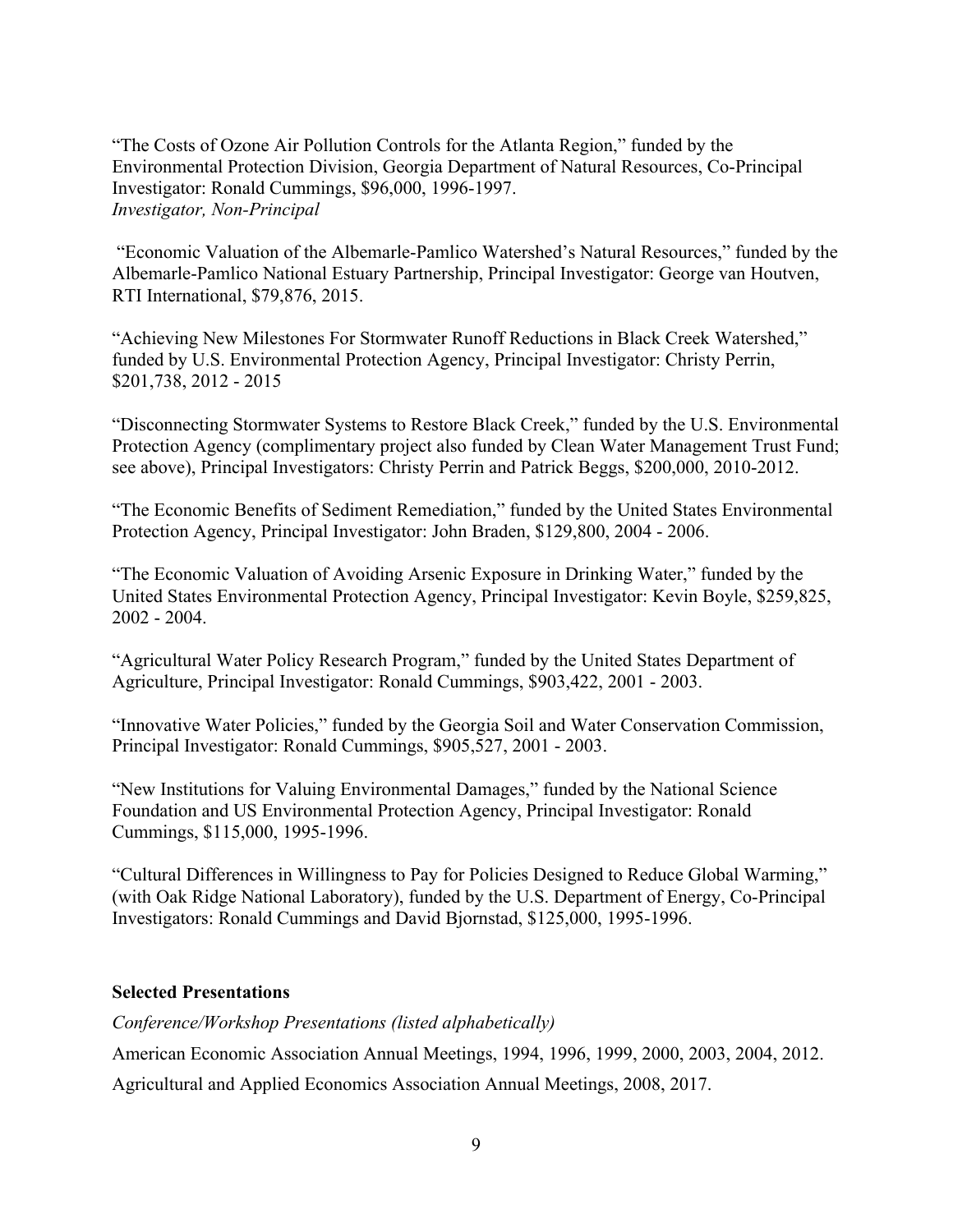Association of Environmental and Resource Economists Annual Conference, 2012, 2015.

Association for Public Policy Analysis and Management Annual Conference, 2011, 2012.

Camp Resources, 1994, 1999, 2005.

ECrew Workshop, Bathurst, Australia (Keynote Speaker), November 2007.

European Association of Environmental and Resource Economists Annual Conference, 2012, 2017.

Iowa State University, Heartland Environmental & Resource Economics Workshop (Keynote Speaker), September 2006.

Midwest Economics Association Annual Meetings, 2017.

National Science Foundation and US Environmental Protection Agency Partnership for Environmental Research: Valuation and Environmental Policy Workshop, 1997.

Northeastern Agricultural and Resource Economics Association Annual Meetings (Plenary Speaker), 1998.

Stirling Environment Camp, University of Stirling, Scotland (Keynote speaker), 2012.

Southern Economic Association Annual Meetings, 1999, 1997, 1995, 2011, 2015, 2019 (plenary speaker for AERE sub-section).

US Environmental Protection Agency, Improving the Valuation of Ecological Services Workshop, 2004.

University of Arizona Environmental & Energy Economics Workshop, 2017.

W-2133 Annual Technical Meeting, 1995, 2006, 2007.

Water Resources Research Institute Annual Meeting, 2010, 2012, 2015.

World Congress of Environmental and Resource Economists, 1998, 2002, 2010.

Workshop on Nonmarket Valuation, Marseille, France (Keynote speaker), 2019.

#### *Seminars (listed chronologically)*

Oregon State University (2019), Mississippi State University (2017), University of Georgia (2017), Yale University (2017), University of South Carolina (2017), Georgia Institute of Technology (2016), Cornell University (2013), Georgia State University (2012), Appalachian State University (2011), Resources for the Future (2010), Umeå University, Sweden (2010), University of Illinois (2005), University of Tennessee (2004), Syracuse University (2004), University of Wyoming (2003), Colorado State University (2003), University of Alberta (2003), North Carolina State University (2002), University of North Carolina, Asheville (2002), Cornell University (2002), University of Central Florida (2001), Columbia University (2001), University of Kentucky (2000), Emory University (2000), University of Tennessee (1997), University of Florida (1997), University of Maine (1996), University of Colorado (1996), University of Wyoming (1996), US Environmental Protection Agency (1999), Georgia Institute of Technology (1996), University of Georgia (1996).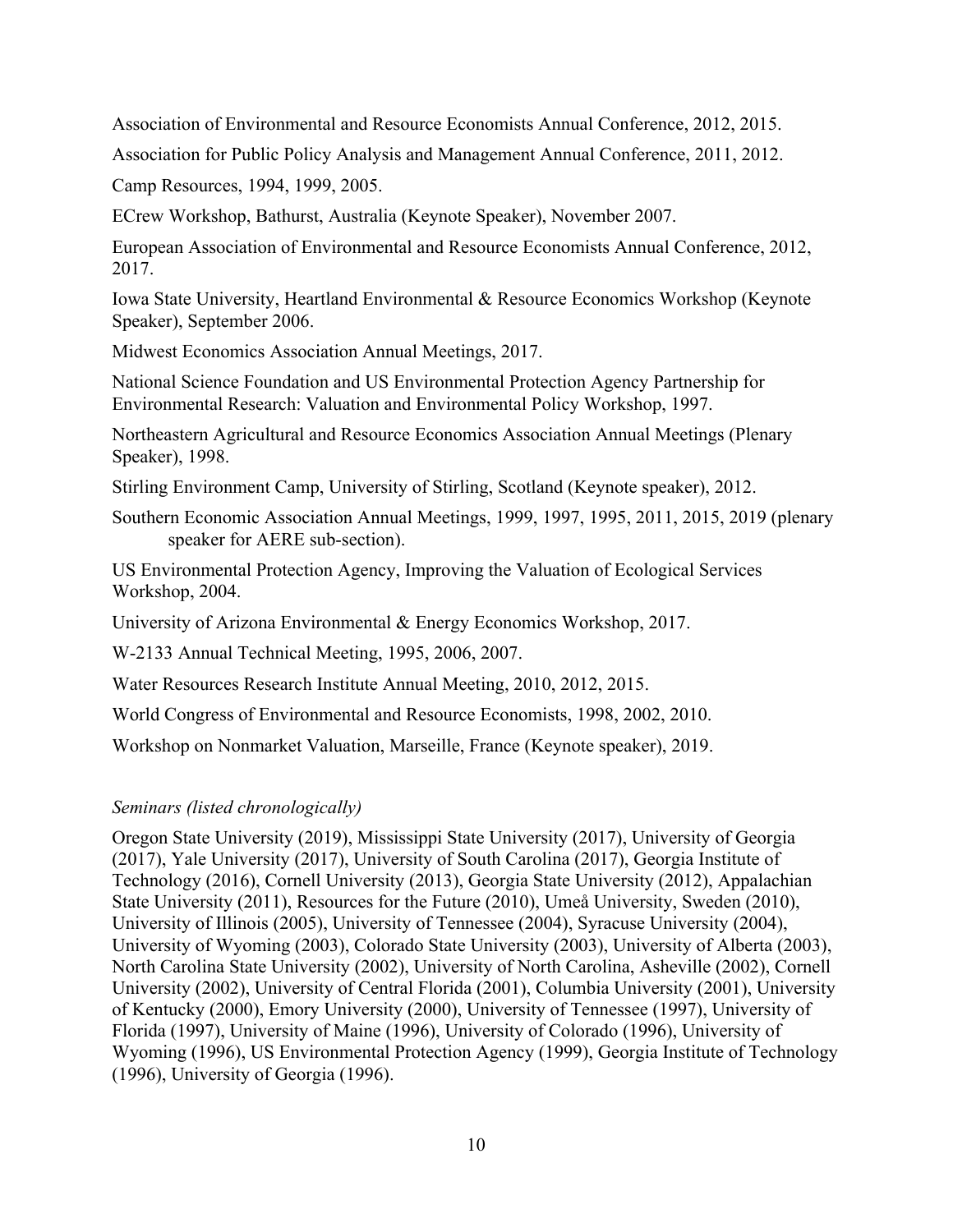| <b>Selected Media Coverage of Research (since 2007):</b> |  |  |  |
|----------------------------------------------------------|--|--|--|
|----------------------------------------------------------|--|--|--|

| <b>Newspapers</b>         | <b>Online News Sources</b> | Radio and Television               |
|---------------------------|----------------------------|------------------------------------|
| The New York Times        | <b>ABC</b> News            | National Public Radio              |
| USA Today                 | Fox News                   | $NPR \textit{Affiliate WILL (IL)}$ |
| San Francisco Chronicle   | NPR Affiliate KERA (TX)    | NPR Affiliate WUNC (NC)            |
| Raleigh News & Observer   | <b>Bloomberg News</b>      | NBC Affiliate (WRAL, Raleigh)      |
| Triangle Business Journal | Science Daily              |                                    |

#### **Courses Taught:**

Environmental and Resource Economics (Undergraduate, M.A., and Ph.D.)

Microeconomic Theory (M.A./Ph.D.)

Introduction to Microeconomics (Undergraduate)

#### **Supervisory Activities:**

#### *Doctoral Thesis Committee Chair*

"Essays on Land Use Externality Management," Nino Abashidze, 2019.

"Integrating Econometric Land Use Models with Ecological Modeling of Ecosystem Services to Guide Coastal Management and Planning," Laura Villegas Ortiz, 2018.

"Essays in Offshore Wind Energy Development," Sanja Lutzeyer, 2013.

"A Simulation Approach for Evaluating the Hedonic Wage Model's Ability to Recover Marginal Values for Risk Reductions," Xingyi Puckett, 2013.

"A Quasi-experimental Approach to Measuring Compensating Wage Differentials for Risk in the Workplace," Jonathan Lee, 2012.

Awarded *Carlson Outstanding Dissertation Award*, Department of Agricultural and Resource Economics, NC State University.

"Government Fragmentation and the Attainment of Regional Environmental Quality," Peter Bluestone, 2007.

"Essays on The Value of a Statistical Life," Ikuho Kochi, 2007.

"The Effects of Perceived Contamination on Commercial and Industrial Property Values," Peter Grigelis, 2005.

"Returns to Public Expenditures on Education and the Environment: Essays on the Migration Behavior of the Highly Educated," A.J. Sumell, 2005.

"Risk Measurement and Estimating the Value of a Statistical Life with Labor Market Data," Carol Scotton, 2000.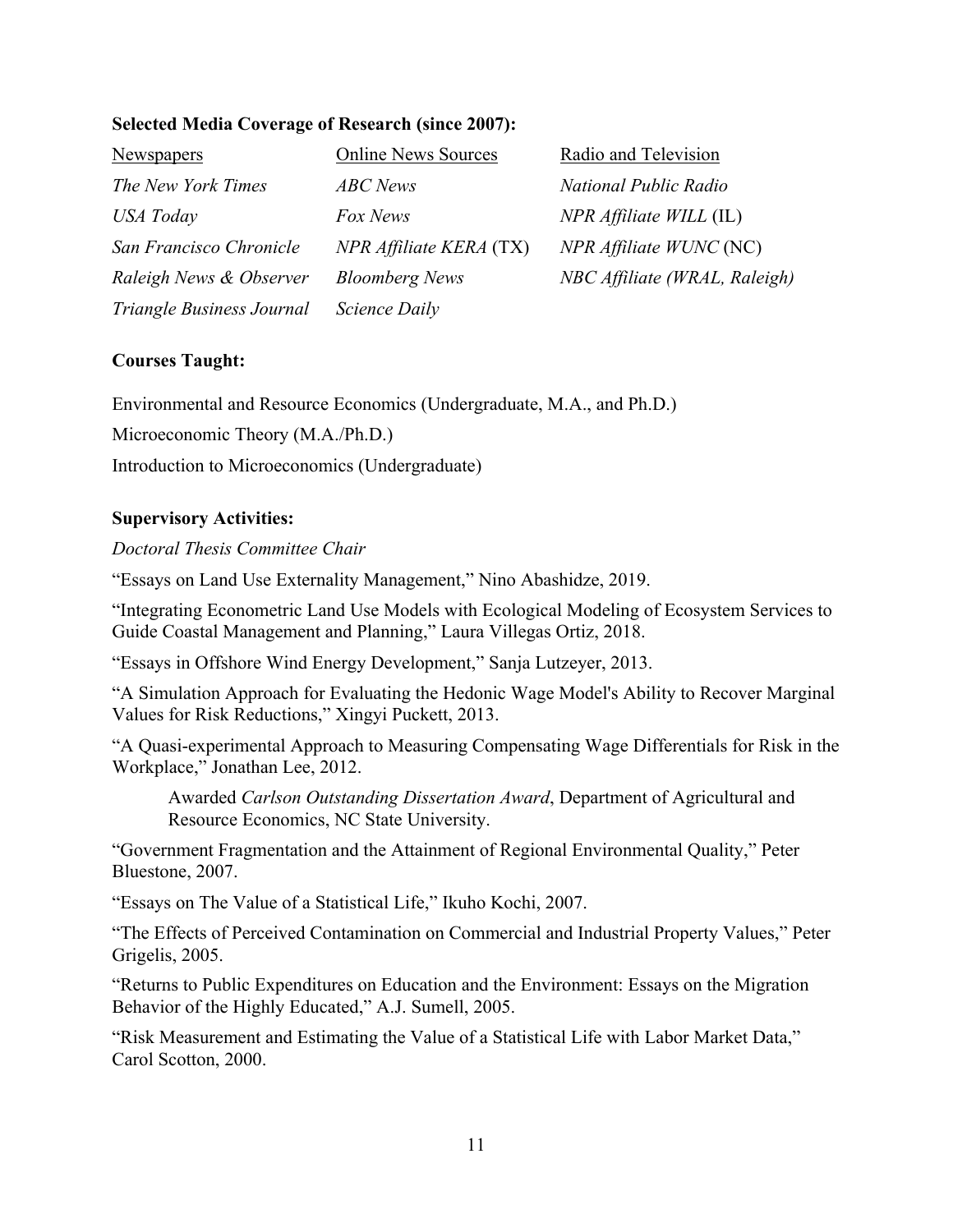"Mode, Population, and Gender Effects in Experimental Applications of Contingent Valuation," Kelly Brown, 1999.

# *Doctoral Thesis Committee Member (Economics, unless otherwise noted)*

"Decentralized Energy Generation and Markets," Evgeniya Tsybina, in progress.

"Networks and Energy System Transitions," Christopher Blackburn, 2019.

"Three Essays in Applied Microeconomics and Environmental Economics," Lee Parton, 2018.

"Environmental and Resource Policy in North Carolina: Vehicle Emissions, Disposal, and Recycling," Chris Giguere, 2017.

Awarded *Carlson Outstanding Dissertation Award*, Department of Agricultural and Resource Economics, NC State University.

"Price and Nonprice Water Conservation Policy Tools," Marwa Salem, 2016.

Awarded *Carlson Outstanding Dissertation Award*, Department of Agricultural and Resource Economics, NC State University.

"Essays on Coastal Markets and Public Management Policies," Steven Dundas, 2015.

Awarded *Carlson Outstanding Dissertation Award*, Department of Agricultural and Resource Economics, NC State University.

"Essays on Fracking," Jonathan Eyer, 2015.

"Assessment of Electric Drive Vehicle Deployment in the U.S. Through Mid-Century," Samaneh Babaee (Civil Engineering), 2014.

"Commodity Price Adjustment in a Competitive Storage Model," Anh Nam Tran, 2013.

Awarded *Carlson Outstanding Dissertation Award*, Department of Agricultural and Resource Economics, NC State University.

"Natural Resource Economics Confronts CAPM: A Study of Energy Resources," Xiaomei Chen, 2013.

"Estimating Quality Adjusted Income in Residential Sorting Models," Timothy Hamilton, 2012.

"Essays in Nonmarket Valuation with Applications to Environmental Economics," Adam Domanski, 2010.

"Modeling the Anthropogenic Spread of Aquatic Invasive Species: The Case of Zebra Mussels and Transient Recreational Boating in Wisconsin," Levente Timar, 2008.

"The Capitalization of School Reform in Baton Rouge, Louisiana," Velma Zaherovic-Herbert, 2007.

"The Effects of Air Pollution on Infant Health: An Analysis from Georgia," Mamadou Sow, 2006.

"Essays on Voluntary Environmental Compliance," Toshi Uchida, 2004.

"The Dirty-Industry Migration Hypothesis: A Reconsideration," David Green, 1998.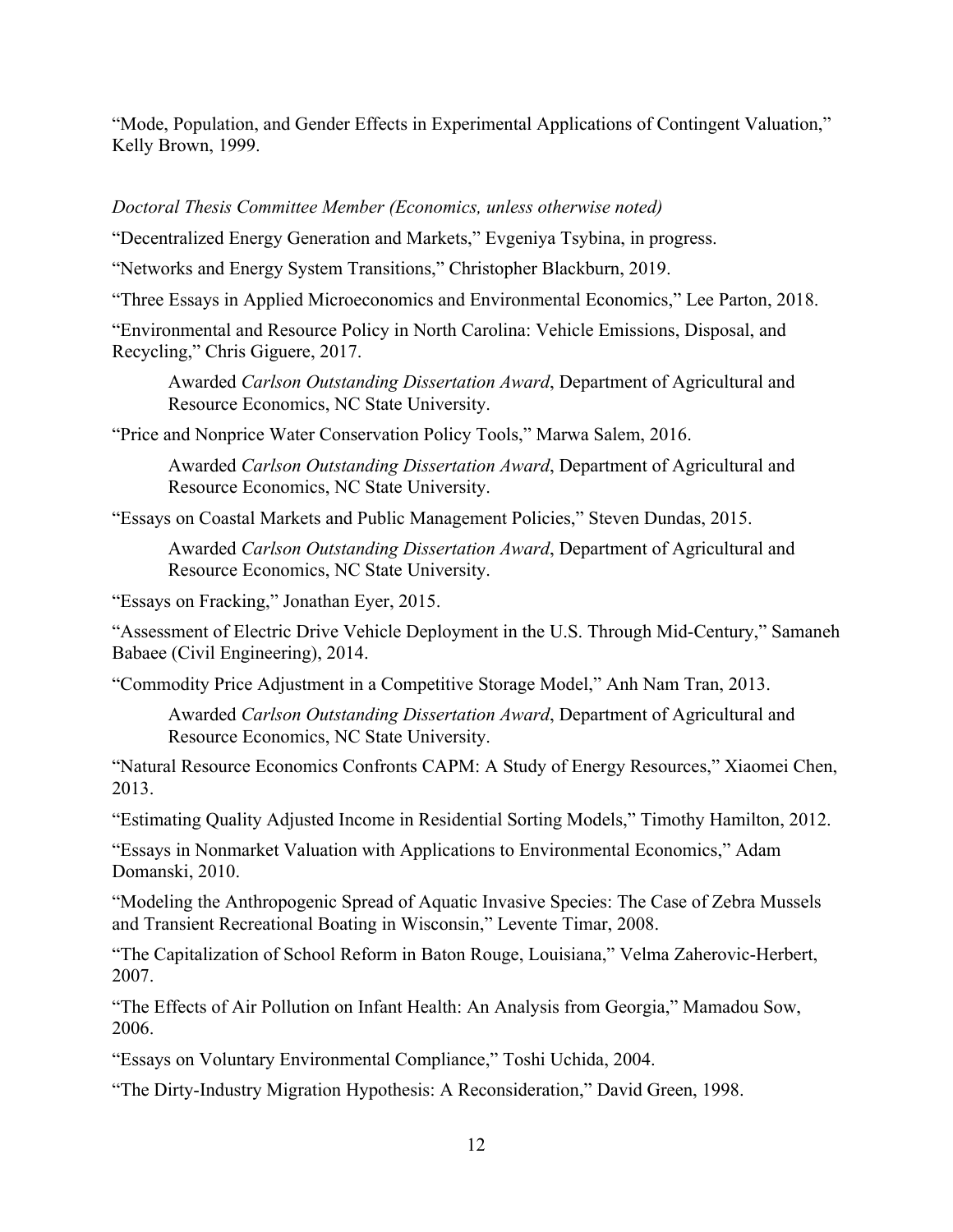### *M.A. Thesis Committee Chair*

"Who Responds to Non-price Conservation Policies? A Reduced-form Analysis of Residential Water Demand," Casey Wichman, 2011. Co-chair with Roger von Haefen.

Awarded the Conference of Southern Graduate Schools *2012 Master's Thesis Award*

## *M.A. Thesis Committee Member*

"Softer Development Paths: Assessing the Potential for Municipal Water Conservation to Forestall Supply Expansion Under Uncertainty," Sarah Royster (Environmental Sciences and Engineering, UNC-Chapel Hill), 2014.

"The Value of Landscape Amenities: Contrasting Feature Proximity and View." Thomas Dudley, 2011.

"Oyster Reef Restoration as a Fisheries Management Tool," Erika Millstein (Marine Science), 2009.

### *Undergraduate Honors Thesis Committee Chair*

"Title IV of the Clean Air Act Amendments: A Laboratory Evaluation of the EPA's Allowances Auctions," Jonathon Feagle, 1995.

### *Internship Advisor (Undergraduate Students)*

"Brownfields Policy in Atlanta," Nicolas Grout (Home Institution: St. Pius College), Andrew Young School Summer Internship Program 2005.

"Mega-churches and Neighborhood Land Values," Whitney Rusert (Home Institution: Georgia State University), Andrew Young School Summer Internship Program 2003.

"Wetlands Trading in Georgia," Nora Giess (Home Institution: Columbia University), Andrew Young School Summer Internship Program 2002.

"Water Resource Management in Georgia," Leo Salinas (Home Institution: Georgia Institute of Technology), Andrew Young School Summer Internship Program 2001.

"Equity and Distribution of Brownfields in Georgia," Jason Morgan (Home Institution: George Washington University), Andrew Young School Summer Internship Program 2000.

# **Select Service:**

*College and University Level* Georgia Institute of Technology Search Committee, Provost, 2020. Graduate Student Funding Review Committee, Office of the Provost, 2019-2020.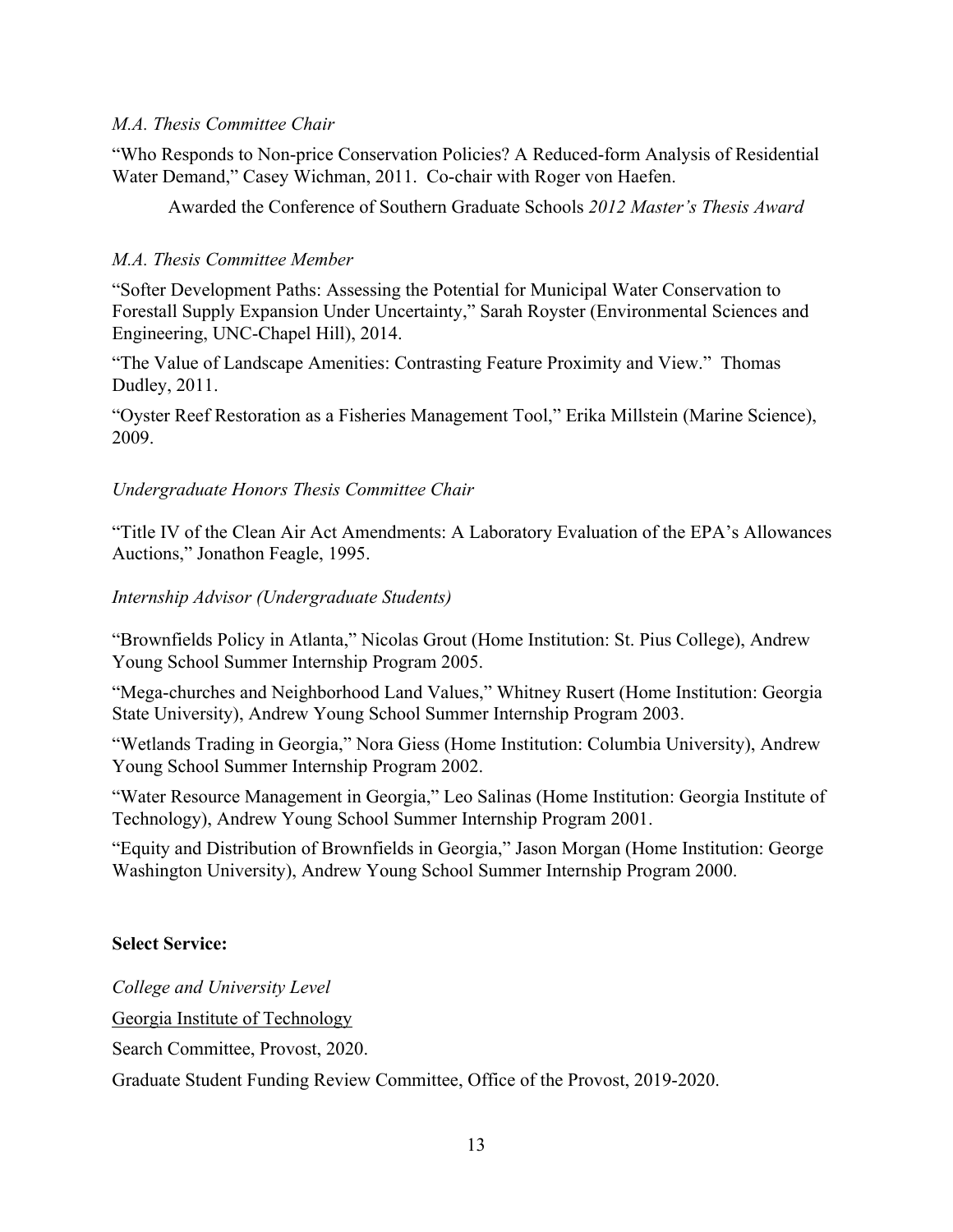North Carolina State University

University Energy Council Co-Chair, 2017 to 2018.

Sustainability Council, Academic Working Group, 2016 to 2018.

University Faculty Scholars Selection Committee, College of Ag. and Life Sciences, 2016.

Sustainable Energy Systems and Policy Hiring Committee Co-Chair (part of the Chancellor's Faculty Excellence Program; four faculty positions awarded), 2015-2017.

Global Water, Sanitation and Hygiene (Global WaSH) Hiring Committee (part of the Chancellor's Faculty Excellence Program; four faculty positions awarded), 2015-present.

College of Agricultural and Life Sciences Human Systems Management Team, 2015-present.

Search Committee, Vice Chancellor for Finance and Administration, 2015.

Innovation and Efficiency Committee, College of Agricultural and Life Sciences, 2015.

Review, Promotion, and Tenure Committee, College of Agricultural and Life Sciences, 2014-16.

Big Ideas Task Force, College of Agricultural and Life Sciences, 2014.

Search Committee, Associate Dean for Research and Director of the NC Agricultural Research Service, College of Agriculture and Life Sciences, 2013.

University Budget Restructuring Task Force, 2012 to 2015.

University Budget Advisory Committee (advisory to the Chancellor), 2011 to 2013.

Committee on Educational Programs in Agroecology, College of Agricultural and Life Sciences, 2011-2012.

Advisory Board (NC State representative), Triangle Census Research Data Center, 2010 to 2016.

Chancellor's Faculty Excellence Task Force, 2010.

North Carolina State University Campus Environmental Sustainability Team, 2009.

Public Policy Task Force, North Carolina State University, 2008.

Georgia State University

Management Committee (Dean's standing committee), Andrew Young School of Policy Studies, 2001 to 2005.

Promotion and Tenure Committee, Andrew Young School of Policy Studies, 2001 to 2005.

University Senator, Georgia State University, April 2000 to April 2002.

*Departmental Level*

North Carolina State University

Promotion and Tenure Committee, Agricultural and Resource Economics, 2009 (chair), 2011, 2017 (chair).

Post-tenure Review Committee, Agricultural and Resource Economics, 2008-2012.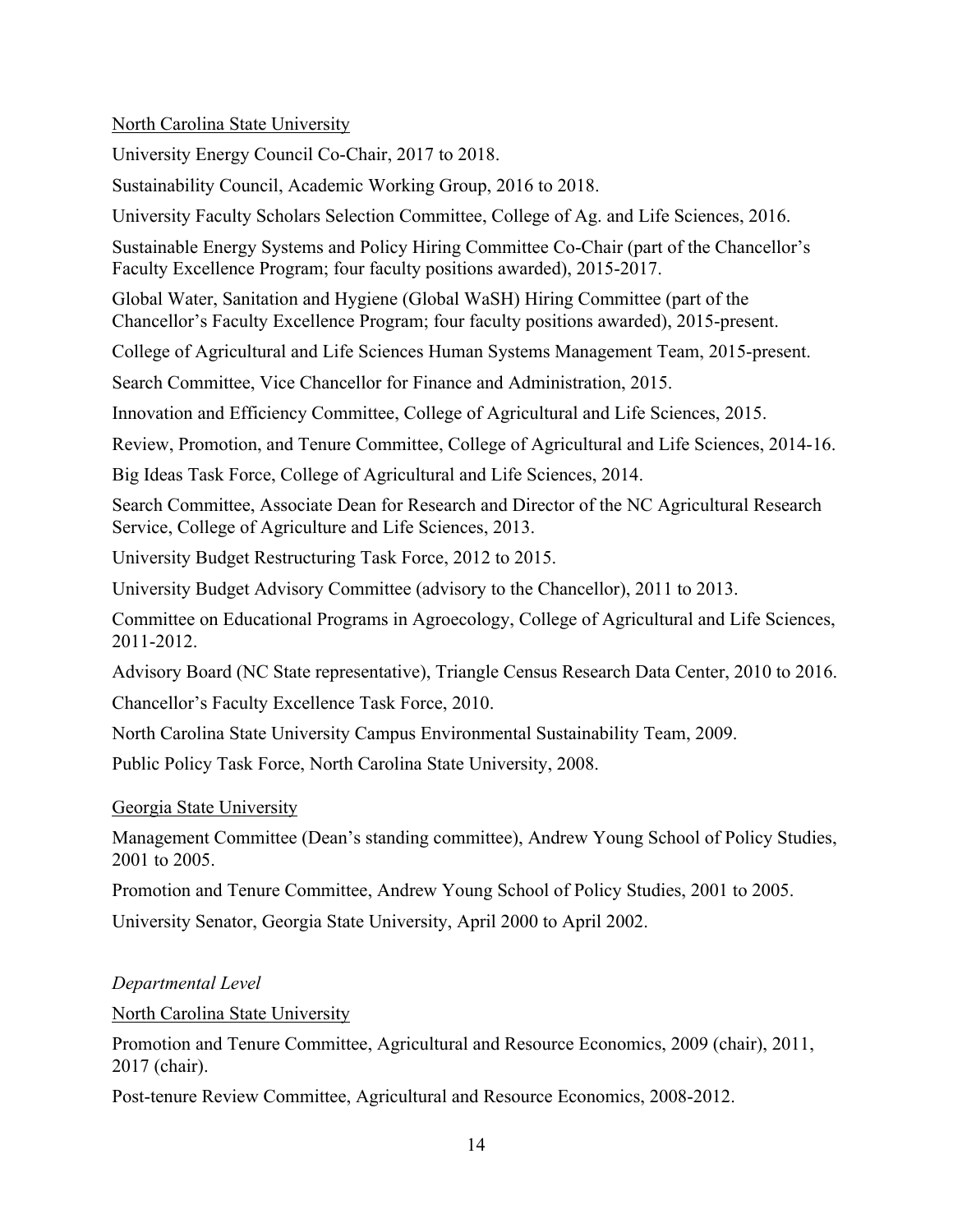Graduate Admissions Committee (Ph.D. in Economics), 2009-2010. Faculty Search Committees 2012 (Chair), 2015 (Chair), 2017 (Chair).

### Georgia State University

Undergraduate Programs Committee, Department of Economics, 1996 to 2006 (Chair, 2000 to 2006).

Faculty Search Committees, 1999, 2001, 2004, 2006 (Chair).

# *External*

Program Review Committee for the Department of Economics and Finance, Colorado School of Mines, 2018.

Program Review Committee for the Department of Agricultural and Resource Economics, University of California at Berkeley, 2017.

National Academies of Sciences, Breakthrough Jamboree for the Committee on Science Breakthroughs 2030: A Strategy for Food and Agricultural Research, Irvine, California, 2017.

Search Committee for Dean of Integrated Coastal Programs at East Carolina University and Director of University of North Carolina Coastal Studies Institute (a UNC system-wide Institute), 2017.

Wake County Water Partnership Member, standing committee appointed by Wake County Board of Commissioners, 2017/2018 term.

National Center for Ecological Analysis and Synthesis, *Human Impacts on Freshwater Sustainability Workgroup Participant,* 2013.

Co-Organizer (with Maximillian Auffhammer), *201l Summer Conference of the Association of Environmental and Resource Economists* (inaugural conference for the Association, 350 attendees), 2010/2011.

Co-Organizer (with Roger von Haefen), *Camp Resources* (an annual summer research workshop designed for graduate students and young professionals in environmental economics), 2008 to 2017.

Wake County (NC) Sustainability Task Force, 2010 to 2011.

Technical Committee, Initiative for Sustainable Urban Water Use, Water Resources Research Institute, November 2009 to 2010.

Ocean Policy Steering Committee, NC Department of Environment and Natural Resources, Division of Coastal Management, 2008 to 2009.

Organizer, *Triangle Resource and Environmental Economics Workshop* (two-day workshop with 85 attendees), 2007.

Program Committee, 2002 *World Congress of Environmental and Resource Economists*.

Organizing and Program Committee (Chair), *2001 Association of Environmental and Resource Economists Annual Summer Workshop*.